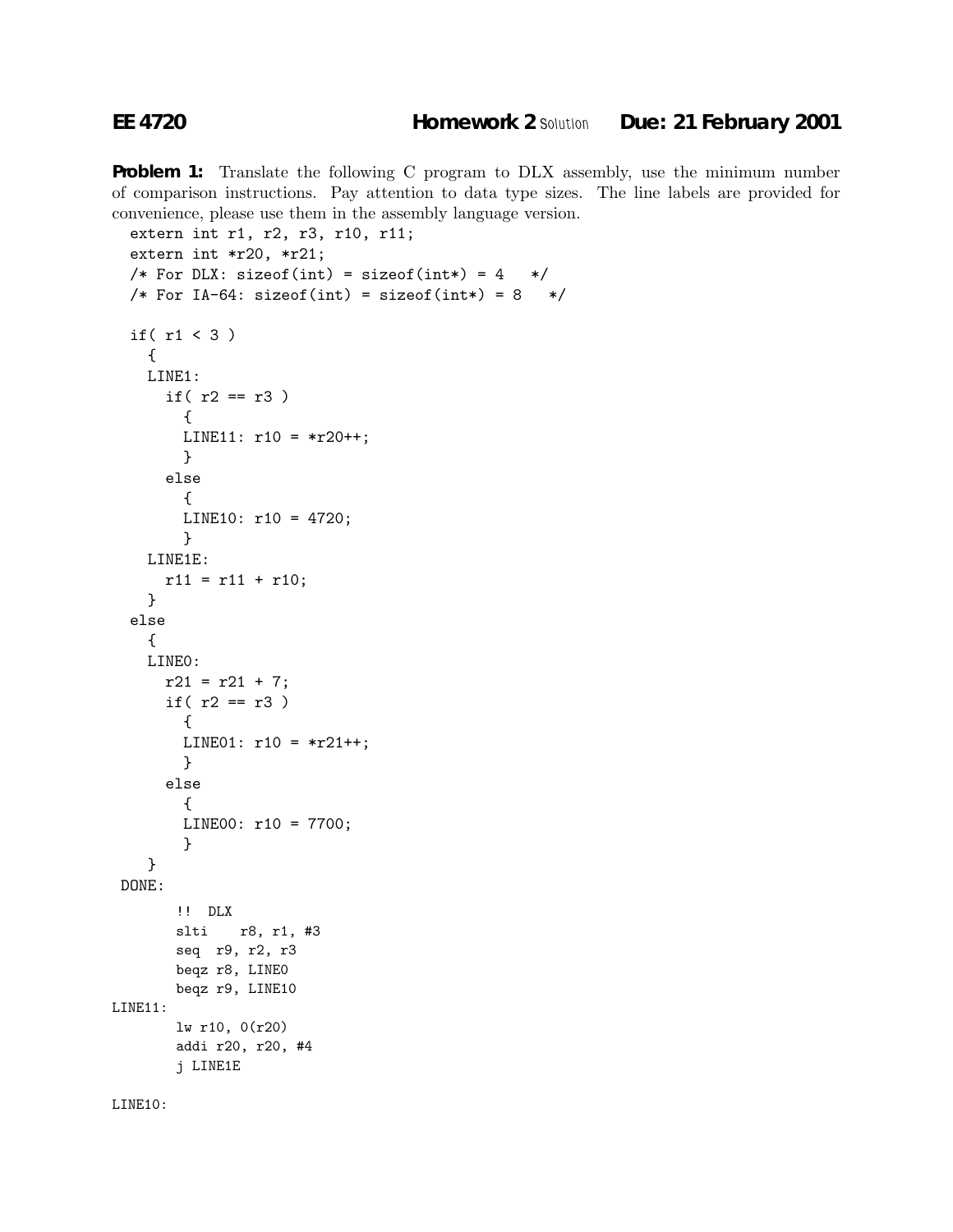```
addi r10, r0, #4720
LINE1E
       add r11, r11, r10
        j DONE
LINE0:
       addi r21, r21, #28
       beqz r9, LINE00
LINE01:
       lw r10, 0(r21)
       addi r21, r21, #4
       j DONE
LINE00:
       addi r10, r0, #4720
DONE:
```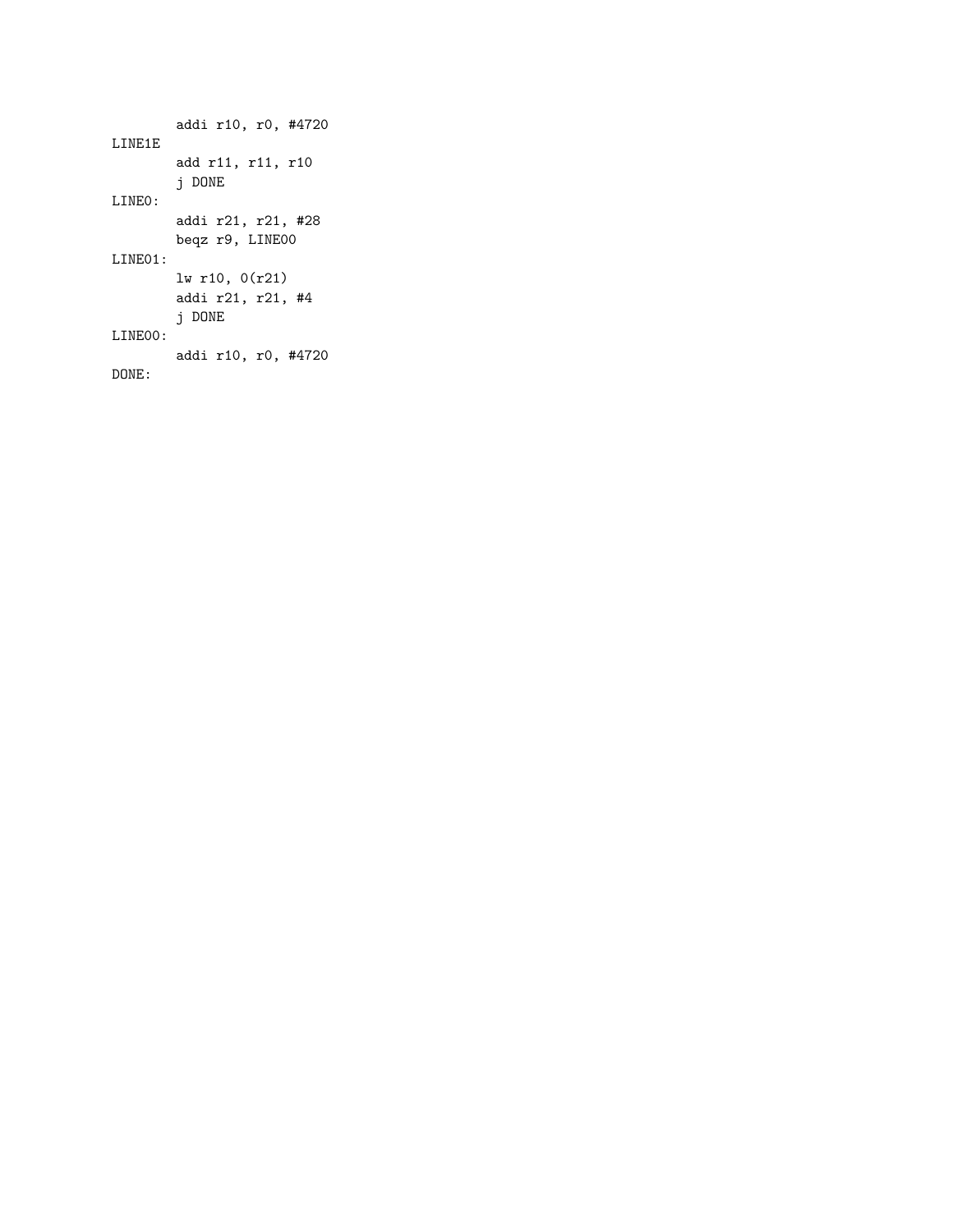**Problem 2:** Translate the C program from the previous problem into IA-64 assembly using predicated instructions. (You're not expected to know it at this point.) IA-64 is described in the IA-64 Application Developer's Architecture Guide, available at

<http://developer.intel.com/design/ia64/downloads/adag.pdf>.

For this problem one can ignore alot of IA-64's features. Here is what you will need to know: IA-64 has 64 1-bit predicate registers, p0 to p63, which are written by cmp (compare) and other instructions. Predicates can be specified for most instructions, including cmp. See 11.2.2 for a description of how to use IA-64 predicates.

To solve the problem look at the following sections: 11.2.2 (predicate description) and Chapter 7 (for instruction descriptions). The following instructions will be needed: cmp (compare, look at the normal [none] and unc comparison types), ld1, ld2,... (loads), and add.

To save time, ignore instruction stops (;;) and consider only normal loads. (Post-increment like loads are considered normal here.)

- Use general-purpose registers  $r0-r31$  and predicate registers  $p1-p63$  in your solution. (There are 128 general-purpose registers, but those above r31 must be allocated.)
- **Do not** use branches (or any other CTI).
- Ignore stops. (These will be covered later.)
- Use the minimum number of cmp instructions. (Three is possible.)
- Do not assign a value to a register unless it's needed.
- Make use of post-increment loads.
- Pay attention to data type sizes.

```
!! IA-64
    cmp.gt p1, p2 = 3, r1(p1) cmp.eq.unc p3, p4 = r2, r3(p2) cmp.eq.unc p5,p6 = r2,r3
(p3) ld8 r10 = [r20],4
(p4) adds r10 = 4720, r0(p1) add r11 = r11,r10
(p2) add r21 = 56,r21
(p5) 1d8 r10 = [r21],4
(p6) adds r10 = 7700,r0
```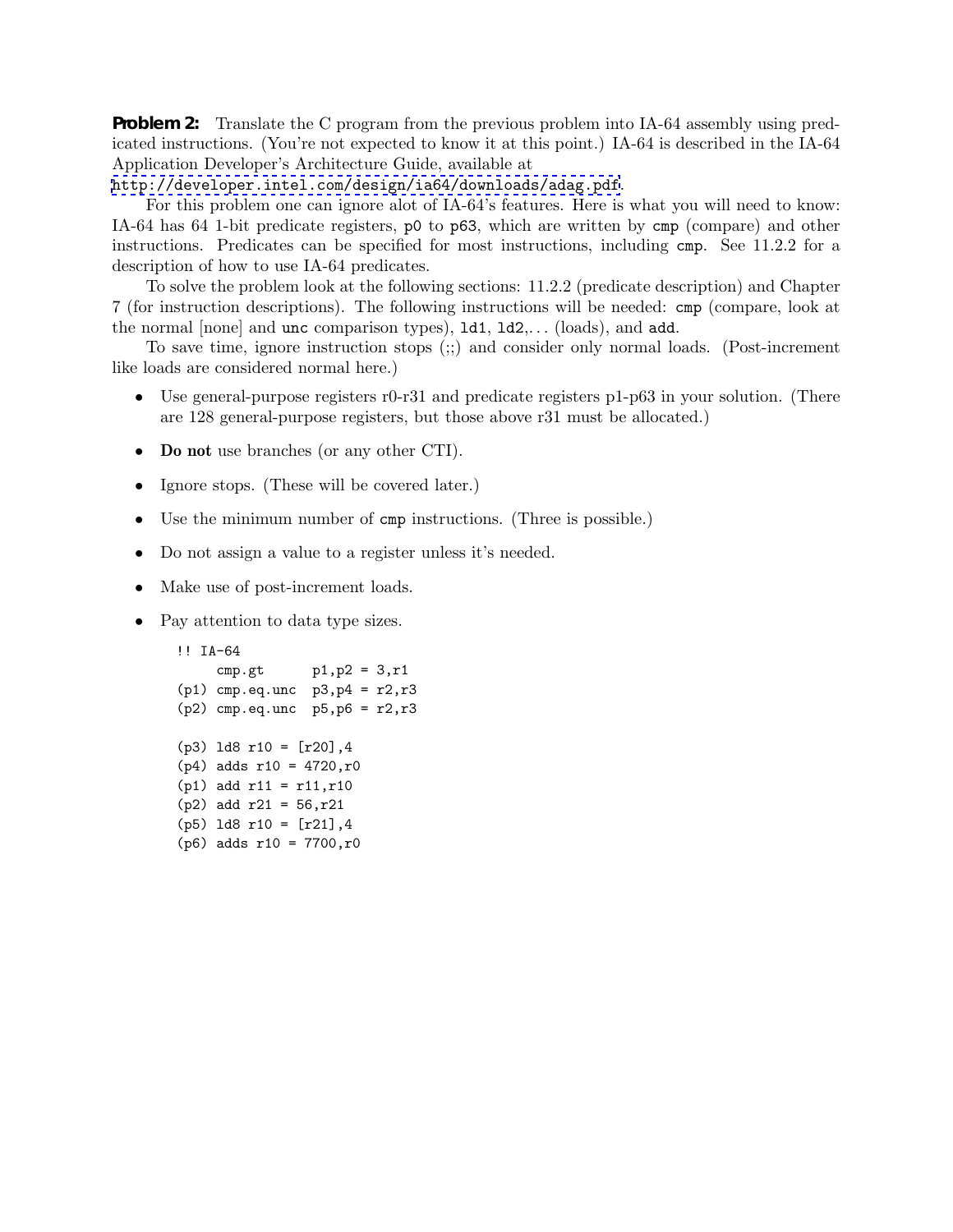**Problem 3:** Show a pipeline execution diagram of the code below on each implementation. (There should be a total of two diagrams.) The branch is always taken, show the diagram until the second execution of the first instruction reaches WB. If a bypass path is not shown, it's not there. LOOP:

| addi r2, r2, #4 |               |  |  |  |  |
|-----------------|---------------|--|--|--|--|
| lw              | r1, 0(r2)     |  |  |  |  |
| add             | r3, r3, r1    |  |  |  |  |
| slt r4, r2, r5  |               |  |  |  |  |
|                 | begz r4, LOOP |  |  |  |  |
| xor r5, r4, r1  |               |  |  |  |  |



! Solution LOOP: ! Cycle: 0 1 2 3 4 5 6 7 8 9 10 11 12 13 14 15 addi r2, r2, #4 IF ID EX ME WB IF ID lw r1, 0(r2) IF ID ----> EX ME WB IF add r3, r3, r1 IF ----> ID ----> EX ME WB slt r4, r2, r5 IF ----> ID EX ME WB beqz r4, LOOP **IF ID ----> EX ME WB** xor r5, r4, r1 IF ----> IDx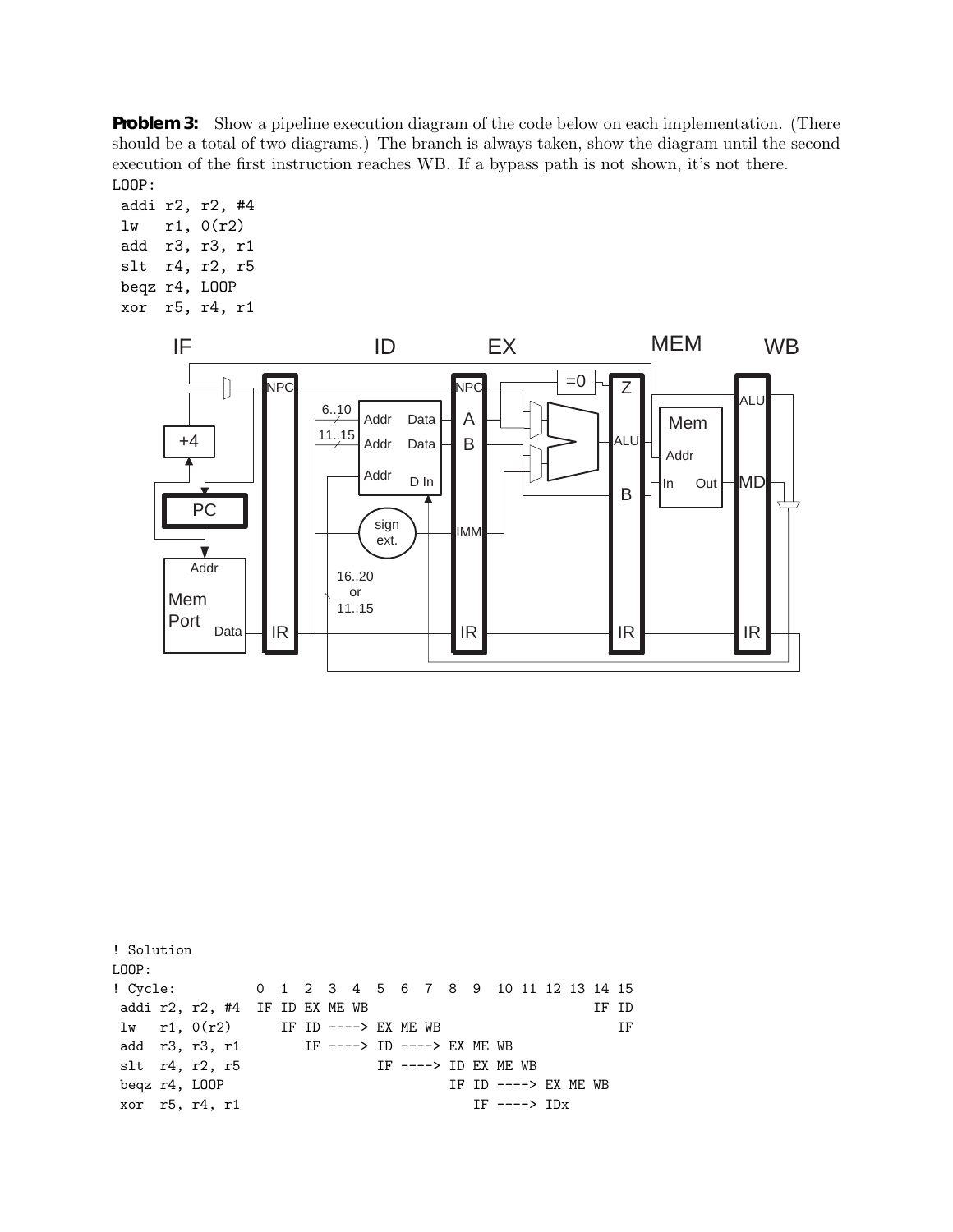

! Solution

LOOP:

| ! Cycle: 0 1 2 3 4 5 6 7 8 9 10 11     |                   |  |                   |  |             |                         |  |
|----------------------------------------|-------------------|--|-------------------|--|-------------|-------------------------|--|
| addi $r2$ , $r2$ , $#4$ IF ID EX ME WB |                   |  |                   |  |             | IF ID EX                |  |
| $1w$ r1, $0(r2)$ IF ID EX ME WB        |                   |  |                   |  |             | <b>Example 18</b> IF ID |  |
| add r3, r3, r1                         | IF ID -> EX ME WB |  |                   |  |             |                         |  |
| slt r4, r2, r5                         |                   |  | IF -> ID EX ME WB |  |             |                         |  |
| begz r4, LOOP                          |                   |  |                   |  |             | IF ID $---> EX ME WB$   |  |
| xor r5, r4, r1                         |                   |  |                   |  | $TF$ ---->x |                         |  |